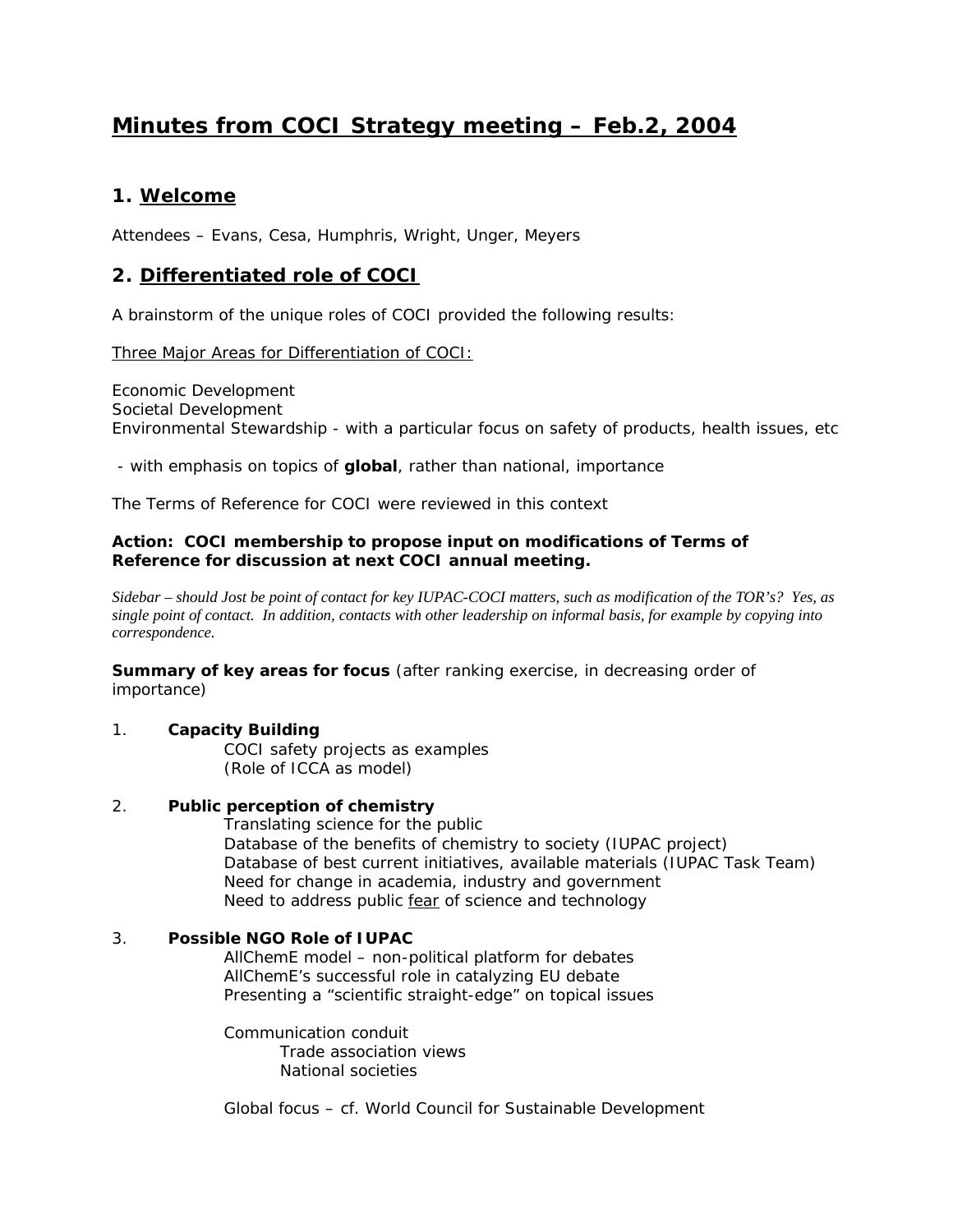(China, India, developing world, as well as industrialized countries)

#### 4. **Reputation and Trust**

Build on IUPAC's reputation for excellent science Utilize IUPAC's availability of scientific expertise across chemistry Build on Trade Association programs and Responsible Care

#### 5. **Role in setting up debates**

Within scientific community Outside scientific community – political arena (see #3 above)

#### 6. **Intellectual Property Rights**

Training for industrial and academic scientists

# **3. Future** *modus operandi* **for COCI**

Evans began by explaining his proposal for the future operation of COCI. He favoured a project team-based model in which project leaders would be responsible for implementation of project objectives. The project leader might well involve other COCI members in the initiative. Progress with projects would be presented by each of the leaders at the annual meetings of COCI and these presentations would make up a major part of the business of the meetings. The group supported this model and noted the value with regard to identifying successors for the senior COCI posts.

Whereas several 'volunteers' had come forward as leaders of projects, it had not been possible to identify a Treasurer.

#### **Action: Fabienne to discuss with Jost on which accounting/treasurer duties could be taken care of at RTP. Due date 29 Feb 2004.**

Unger's assignment with COCI will be retitled as NAO/National Representatives Coordinator with responsibilities as focus for National Chemical Organizations/National Reps/NAO.

#### **Action: Unger to arrange for Korean NR be appointed via solicitation from Secretariat or through Chon and for Canadian NR, before next COCI annual meeting.**

**Action: Unger to follow up on suggested nominee as NR or AM for Nordic Countries, before next COCI annual meeting.**

### **4. The COCI Company Associates Program**

For the CA program to be attractive there would need to be clear benefits to participating companies. Four key questions were addressed:

Where does COCI/IUPAC have influence of interest to industry? Where and how can companies become involved in these areas? How does IUPAC/COCI provide professional development opportunities? Are there opportunities for CA's to influence COCI/IUPAC directions – including projects?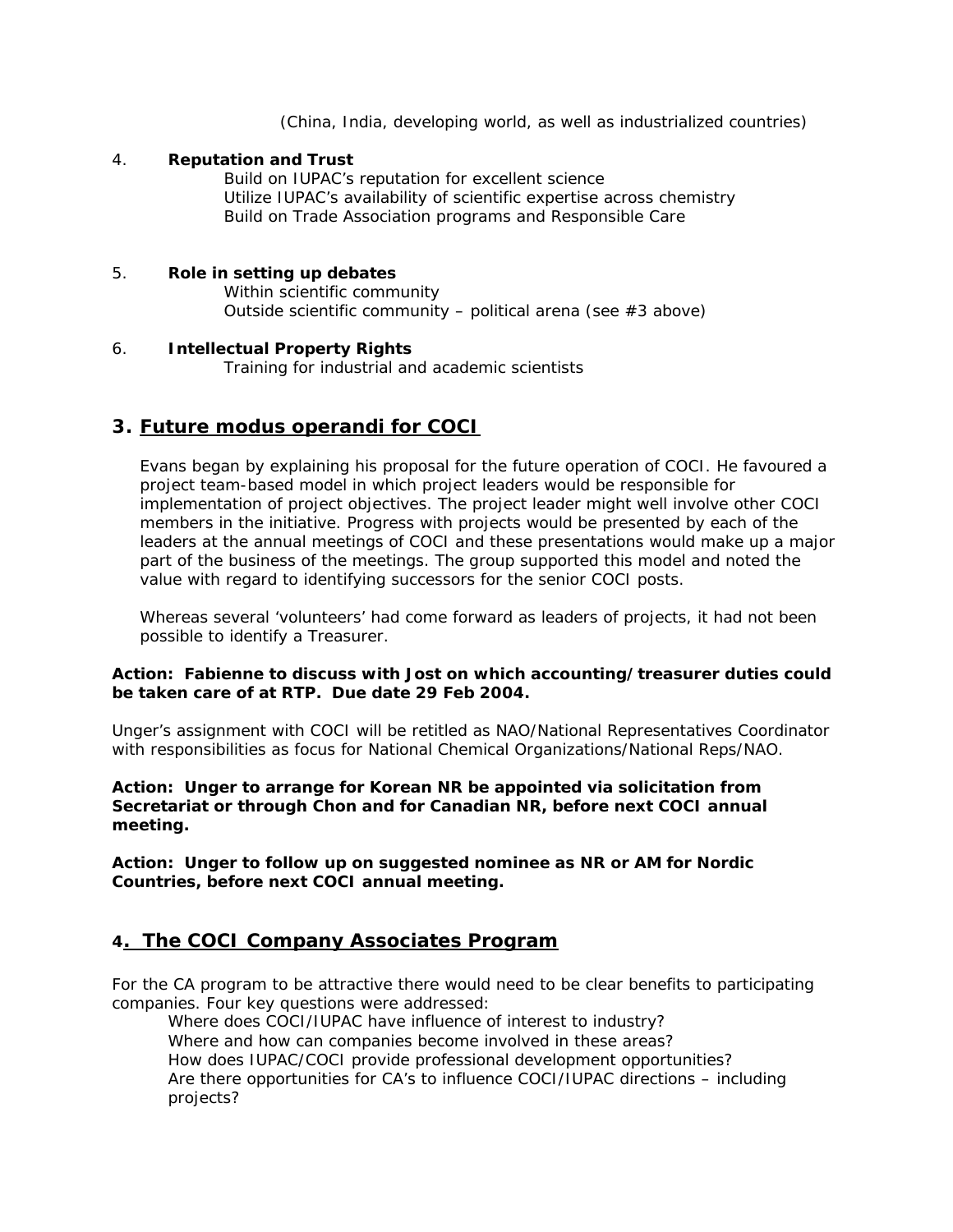An early task for the CA program would be to provide a more compelling brochure which indicated the benefits of CA membership. A brief five section brochure was envisaged

#### **ACTION: Draft of each section of proposed brochure as below, to be completed by 9 Feb 2004**

**Fabienne: Statement of "we're not just the periodic table anymore" Unger: List of past/current IUPAC contributions benefiting industry Humphris: Statement on influencing opportunities Cesa: Professional development Evans: Potential workslate for COCI**

**Action: Evans to contact Ishitani with a draft of the brochure for his input and comments. Ishitani, after completion of brochure, to contact CAs and prospective CAs to find out their requirements (and what they don't want), before next COCI annual meeting.**

#### **Project System**

The 'new' COCI will need to fund its initiatives through the IUPAC project system.

Basic Outline for Projects initiated by COCI - Proposal Consult resource of global industry issues – ICCA, etc. – to establish demand from industry Choose issue of relevance to industry customers Formulate boundaries of project and seek appropriate collaboration with IUPAC division(s) Apply to IUPAC – request technical expertise Write proposal and submit to IUPAC system Seek industrial funding and involvement at every step

#### **Actions:**

**Evans to work with Alles to delineate mechanism for preparing project proposals from COCI and communicate.**

**Alles to be key information source for IUPAC project submission process.** 

**Alles to maintain a list of COCI project proposals and status. Smith to help with making contact with potential collaborators in other divisions** 

**All COCI members to participate in project generation and proposals.**

#### COCI Involvement in Projects initiated outside COCI

Currently, IUPAC is funding around 150 projects, details of which are given on the IUPAC website. Some of these projects are of relevance to industry and CA's. It was proposed that a simple system should be put in place to communicate projects of interest to CA's.

#### **Action: Alles to develop a mechanism for communicating projects of industrial relevance**

It was also considered important for COCI to be involved with new project proposals from other Divisions in cases where there is industrial relevance – this involvement could range from helpful suggestions to collaboration.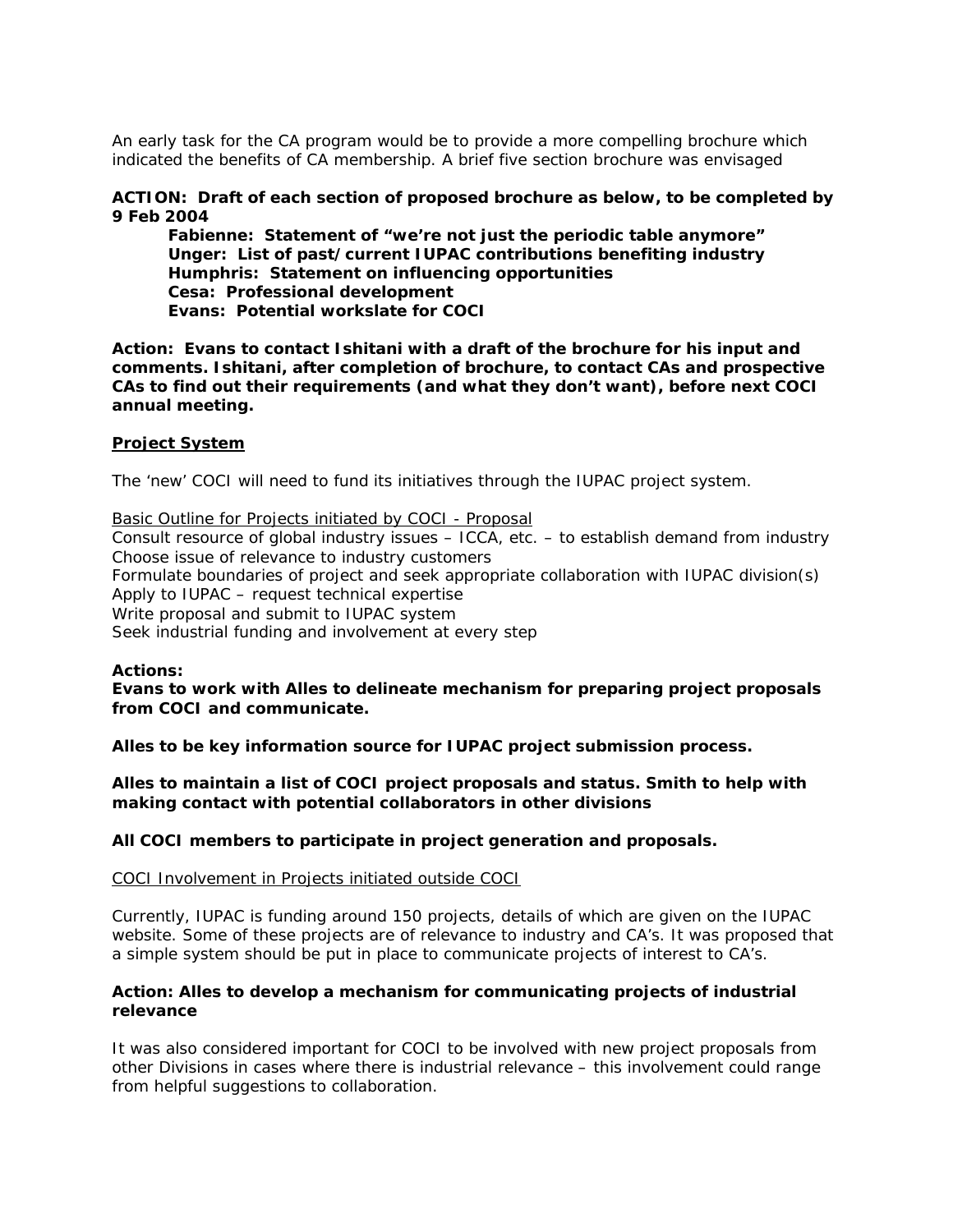#### **Action: Alles (with Smith) to develop monitoring mechanism for proposals initiated outside COCI**

It was proposed as an experiment that selected companies could be offered CA status without payment of dues. It was proposed to focus on associate NAO's **Action: Evans to contact Ishitani about drafting letter to offer selected major companies to become CA's without dues. Focus on associate NAO's: Mexico Singapore Philippines Romania Pakistan**

**NB -Note added after the meeting:**

*Contact with the Secretariat has clarified that it would be essential to work via the appropriate NAO's. The view is that the prime responsibility for recruiting new CA's is with the NAO, but of course COCI involvement is also welcomed. On the other hand, the responsibility of delivering benefits to the CA's rests with COCI*

# **5. The COCI Trade Association Program**

Notes on Colin Humphris' remarks:

Interactions –

Companies volunteer staff to get directly involved - professional development COCI/IUPAC brokers academics' interactions with the TA's Industry view on project priorities

Influence –

Harvesting IUPAC's formidable array of academic scientific talent IUPAC as neutral forum to bring objectivity to critical scientific issues of global interest

Critical NGO role as a scientific straight-edge

Possible Interested TA Organizations

ICCA (global level) TAG (technical affairs group within ICCA) – no permanent staff FECS, CEFIC (European view) and other regional organizations ACC, ACS, RSC, JCIA (national view)

#### **Action: Colin Humphris to draft before the COCI annual meeting a proposal on how TAs currently interact with or view IUPAC and COCI, and how might they interact with IUPAC in the future**

It was felt to be useful to illustrate benefits to TA's by describing one or two positive examples.

**Action: Wright to solicit brief communication on DIDAC as UNESCO/COCI interaction, to be used as example of interactions between IUPAC and external agencies.**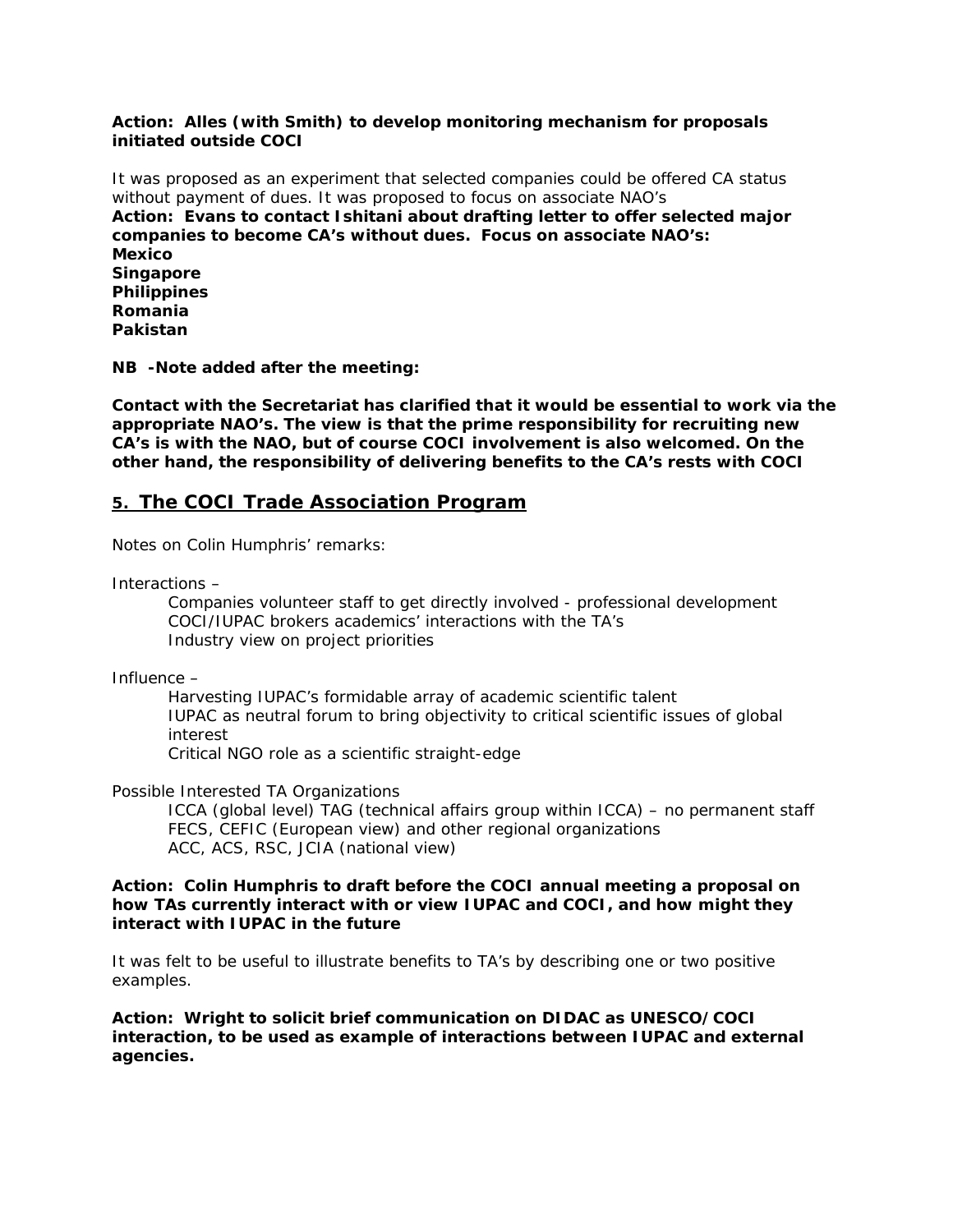#### **Action: Cesa to write paragraph on how UNESCO has supported Safety Training Program. Due date 9 Feb 2004.**

#### **Day 2 - Feb. 3, 2004**

Concern was expressed over potential overlap of CA/TA activities within COCI. Agreement was reached that as a general rule an appropriate focus was to involve CA's at the scientific level, whereas TA relationships will explore commercial/HSE/political/ societal (geo-political) benefits.

We will also explore closer interactions with IUPAC divisions in the context of Division activities at biannual conferences. The potential for IUPAC involvement in Divisional meetings e.g. sponsorship of a panel discussion on industrial aspects of the Division's work was also raised.

#### **Action: Smith to monitor**

### **6. Other Strategic Issues for COCI**

Some preparatory work for new projects was proposed ahead of the Annual meeting. The list was derived largely in the context of the priority items described in agendum 2:

**Action: The following persons were given the task of an initial appraisal of each of the subject areas below for feasibility of new COCI-led projects. These persons will then become, or nominate, "champions" for each.**

**Evans: Public Appreciation of chemistry – in conjunction with CCE Evans: Translation of Science (cf. Green Facts website) Humphris: Communication of Risk (Bernard to assist?) Evans: Trust and Reputation of Scientists Unger: Energy (Popov to assist?) Pokrovsky?: Water Smith?: Science and Public Policy - workshop Pokrovsky? : Case studies on successful transfers within IUPAC to public agencies Evans: Joining up technology foresight with future commercial scenarios Smith? : COCI involvement in Divisional Meetings – sponsorship of panel discussion on industrial aspects ?**

Other possible areas for study:

**Action: Humphris to explore option of getting comments from TA's on technical reports and recommendations from IUPAC via** *Pure and Applied Chemistry.*

**Action: Cesa to distribute brief description of project stage-gate evaluation system for consideration as a means of tracking progress on new projects.**

**Action: Ishitani to consider preparation of biannual communication to CAs on activities of divisions and other IUPAC activities (e.g. review** *Pure and Applied Chemistry* **journal for items of relevance to CA's)**

**Action: Cesa to use IUPAC project system for future funding of Safety training Program**